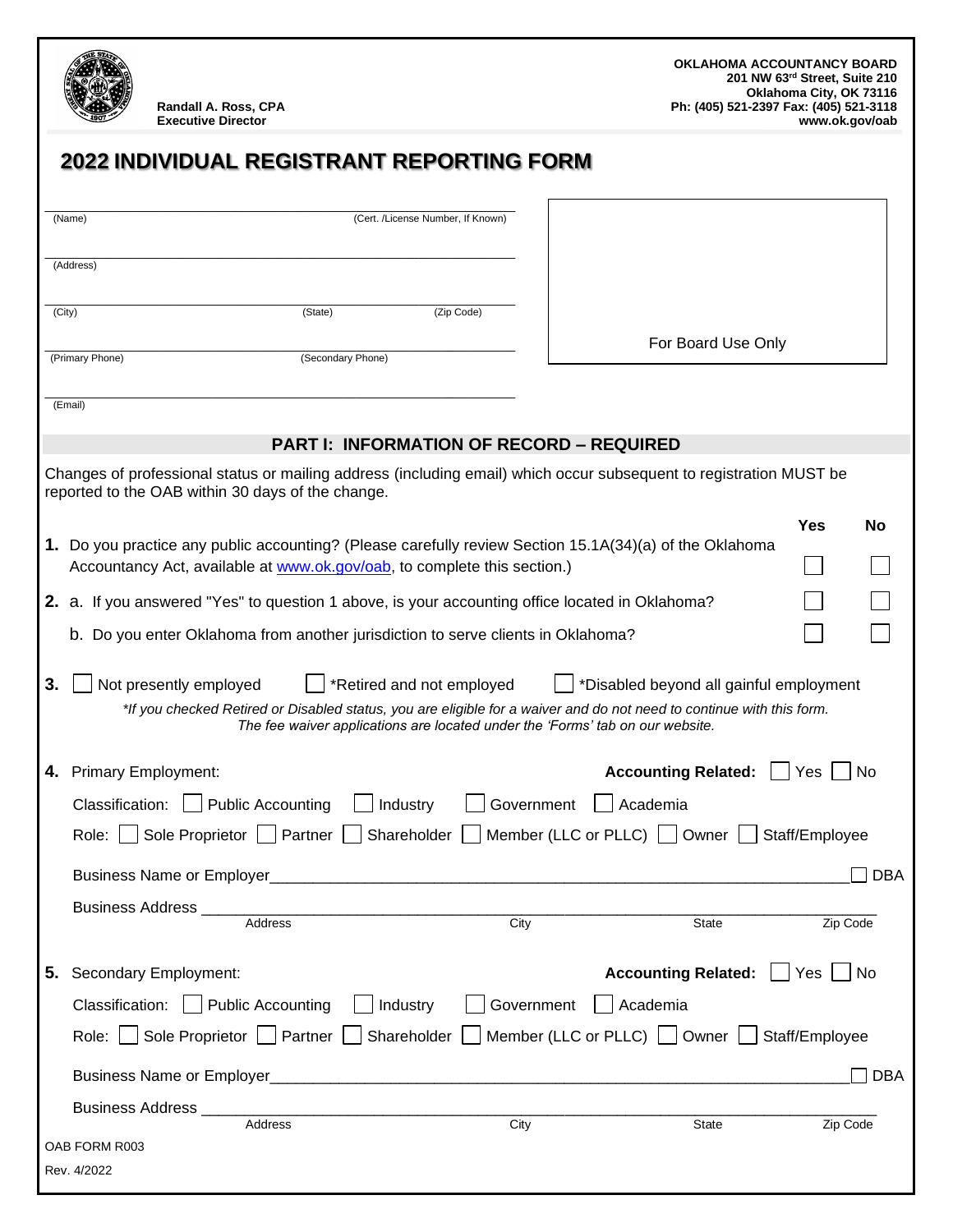|  | <b>PART II: CPE EXEMPTION - REQUIRED</b> |
|--|------------------------------------------|
|--|------------------------------------------|

|     | PARTII: CPE EXEMPTION - REQUIRED                                                                                                                                                                                                                                                                                                                                                                                                                                                                                                                                                                                                                                                                                                                                                                     |
|-----|------------------------------------------------------------------------------------------------------------------------------------------------------------------------------------------------------------------------------------------------------------------------------------------------------------------------------------------------------------------------------------------------------------------------------------------------------------------------------------------------------------------------------------------------------------------------------------------------------------------------------------------------------------------------------------------------------------------------------------------------------------------------------------------------------|
|     | NOTE: If you performed any accounting related services in 2021, you are not eligible for an exemption unless you<br>changed to a retired status in 2021 or unless you were initially certified in 2022.                                                                                                                                                                                                                                                                                                                                                                                                                                                                                                                                                                                              |
| 6.  | I am claiming an exemption to the CPE requirement for calendar year 2021 and certify that as of the beginning date of<br>my exempt status I have not performed any accounting related services for my employer, the public or anyone other<br>  Yes<br><b>No</b><br>than myself or non-compensated services for my immediate family members:                                                                                                                                                                                                                                                                                                                                                                                                                                                         |
| 7.  | I am claiming an exemption to the CPE requirement for calendar year 2021 on the following basis:                                                                                                                                                                                                                                                                                                                                                                                                                                                                                                                                                                                                                                                                                                     |
|     | I am a retired certificate or license holder. I am not employed, nor do I practice public accounting.<br>a.<br>b.<br>I am a certificate or license holder on active military service.<br>I am a disabled certificate or license holder. Due to medical circumstances, I am not employed, nor do I<br>c.<br>practice public accounting.<br>d.<br>$\Box$ I am a certificate or license holder who is not employed or who is employed but not performing any accounting<br>related services<br>I was initially certified in 2022 and I do not have a CPE requirement for 2021.<br>e. I<br>f.<br>I am a certificate holder who resides and is registered as a CPA or PA in another state, who does not serve<br>Oklahoma clients, and demonstrates compliance with my resident state's CPE requirements. |
|     | Note: You are required to notify the OAB within 30 days of any change in employment status that would affect your<br><b>CPE</b> exemption.                                                                                                                                                                                                                                                                                                                                                                                                                                                                                                                                                                                                                                                           |
|     | <b>PART III: APPLICATION FOR PERMIT TO PRACTICE PUBLIC ACCOUNTING</b>                                                                                                                                                                                                                                                                                                                                                                                                                                                                                                                                                                                                                                                                                                                                |
| 8.  | I am filing this Reporting Form in conjunction with an application for a permit to practice. $\Box$ Yes $\Box$ No (Skip to Part V)                                                                                                                                                                                                                                                                                                                                                                                                                                                                                                                                                                                                                                                                   |
| 9.  | a.<br>I am applying to renew a permit currently in effect. This choice is available only if you will be applying for<br>permit renewal on or before the last day of your birth month.<br><b>OR</b>                                                                                                                                                                                                                                                                                                                                                                                                                                                                                                                                                                                                   |
|     | b.<br>I am renewing a lapsed permit or applying for an initial permit. I have completed the AICPA's Ethics<br>Examination course entitled "Professional Ethics: The AICPA's Comprehensive Course" (with a score<br>of 90% or above) as part of my CPE requirement for the permit for which I am now applying. Attach a<br>copy of the certificate of completion and/or the electronic page from the AICPA showing your score.                                                                                                                                                                                                                                                                                                                                                                        |
|     | Note: If you are renewing a lapsed permit or applying for an initial permit you must have completed 40 hours of CPE<br>in the previous calendar year or within the last 365 days. Certificates must be submitted to the Board.                                                                                                                                                                                                                                                                                                                                                                                                                                                                                                                                                                       |
| 10. | Indicate appropriate compliance period:                                                                                                                                                                                                                                                                                                                                                                                                                                                                                                                                                                                                                                                                                                                                                              |
|     | All CPE credits were earned in calendar year 2021 OR<br>a.                                                                                                                                                                                                                                                                                                                                                                                                                                                                                                                                                                                                                                                                                                                                           |
|     | All CPE credits were earned in the 365-day period immediately preceding my official application date. This<br>b.<br>choice is available only if you are applying for an initial permit or to renew a lapsed permit.                                                                                                                                                                                                                                                                                                                                                                                                                                                                                                                                                                                  |
|     | <b>PART IV: CPE REPORTING INFORMATION - REQUIRED UNLESS CLAIMING AN EXEMPTION</b>                                                                                                                                                                                                                                                                                                                                                                                                                                                                                                                                                                                                                                                                                                                    |
| 11. | I am reporting CPE for the period January 1 through December 31, 2021, during which I earned:                                                                                                                                                                                                                                                                                                                                                                                                                                                                                                                                                                                                                                                                                                        |
|     | credits related to professional ethics                                                                                                                                                                                                                                                                                                                                                                                                                                                                                                                                                                                                                                                                                                                                                               |
|     | credits related to the practice of public accounting in areas <b>OTHER THAN</b> taxation, accounting or assurance                                                                                                                                                                                                                                                                                                                                                                                                                                                                                                                                                                                                                                                                                    |
|     | credits <b>SPECIFICALLY RELATED</b> to the areas of taxation, accounting, or assurance                                                                                                                                                                                                                                                                                                                                                                                                                                                                                                                                                                                                                                                                                                               |
|     | credits related to my industry, governmental, or academic position                                                                                                                                                                                                                                                                                                                                                                                                                                                                                                                                                                                                                                                                                                                                   |
|     | credits related to the performance of compilations                                                                                                                                                                                                                                                                                                                                                                                                                                                                                                                                                                                                                                                                                                                                                   |
|     | total CPE credits                                                                                                                                                                                                                                                                                                                                                                                                                                                                                                                                                                                                                                                                                                                                                                                    |

OAB FORM R003 Rev. 4/2022 - 2 -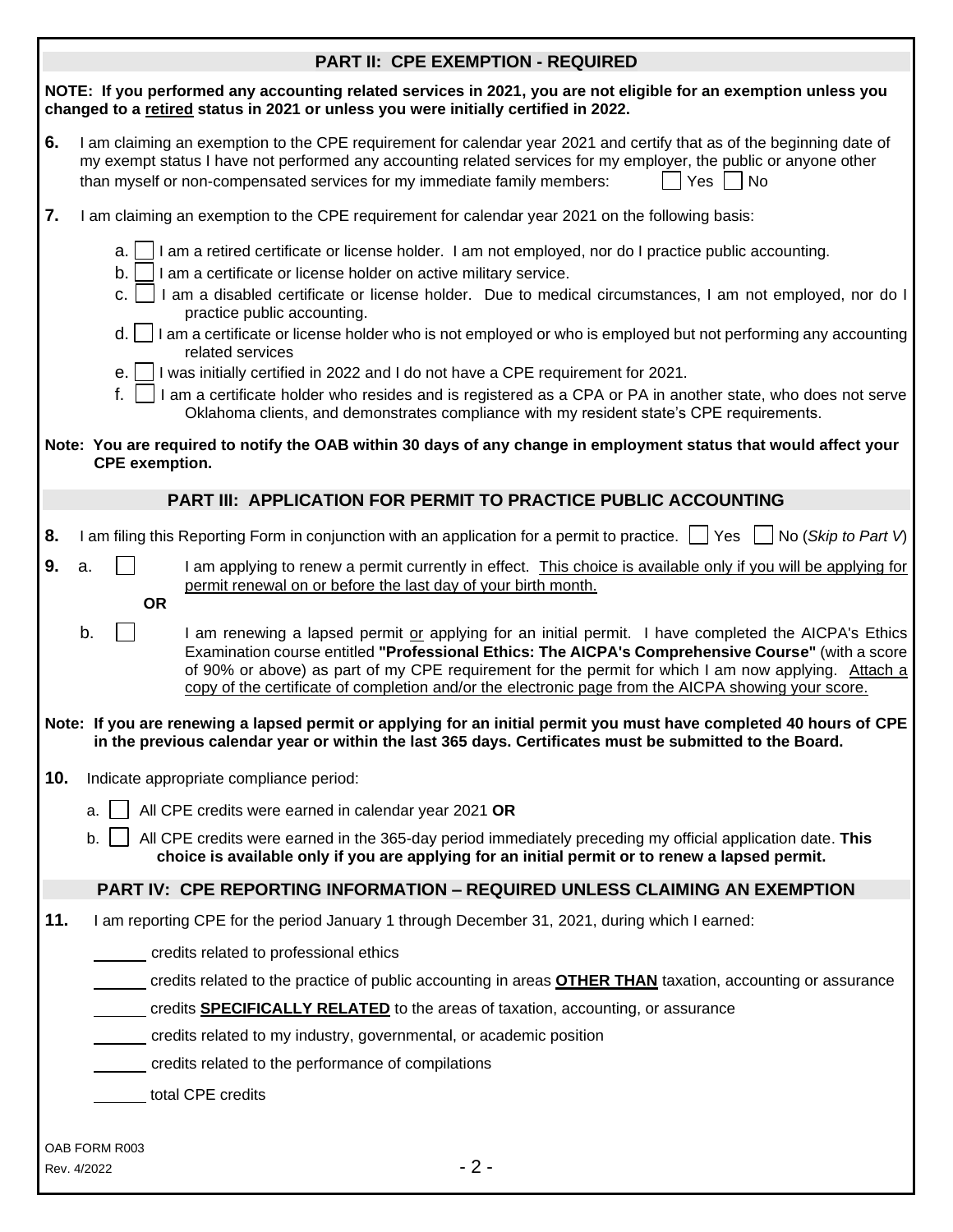## **PART V: PEER REVIEW INFORMATION – COMPLETE ONLY IF YOU ARE A SOLE PROPRIETOR WHO IS NOT INCORPORATED**

| 12. | Did you perform an attestation engagement last year (Audit, Review or Agreed Upon Procedure)?                                                                                                                                                                 | Yes | No |  |
|-----|---------------------------------------------------------------------------------------------------------------------------------------------------------------------------------------------------------------------------------------------------------------|-----|----|--|
| 13. | Did you perform an audit of an Oklahoma government entity/public school last year?<br>*Registrants must submit OAB Form R011 Application for Government Auditor List prior to engaging to<br>perform an audit of an Oklahoma government entity/public school. |     |    |  |
| 14. | Did you perform a compilation last year?                                                                                                                                                                                                                      |     |    |  |
| 15. | am currently enrolled in a Board approved administering entity's peer review program.                                                                                                                                                                         |     |    |  |
|     | <b>16.</b> If 'Yes' to #15, enter your AICPA Firm Number:                                                                                                                                                                                                     |     |    |  |

|              | <b>Pass Reports</b>                                                                                                                                            |                                                             | Pass With Deficiencies or Fail Reports                                                                |
|--------------|----------------------------------------------------------------------------------------------------------------------------------------------------------------|-------------------------------------------------------------|-------------------------------------------------------------------------------------------------------|
| Organization | Peer Review Report<br>Final Letter of Acceptance from the Sponsoring                                                                                           | п<br>п                                                      | Peer Review Report<br>Letter of Comments<br>Letter of Response<br>Signed Agreement to the Conditional |
|              | <b>Peer Review Enrollment Confirmation</b>                                                                                                                     | Letter of Acceptance<br>Final Letter of Acceptance from the |                                                                                                       |
|              | Enrollment in an OAB approved peer review program is<br>required within 12 months of performing initial audit,<br>review, or agreed upon procedure engagement. | □                                                           | Sponsoring Organization<br>\$100 Peer Review Report Fee                                               |

## **PART VII: FEE SCHEDULE**

**Use the table below to determine your fees due.**

| <b>Registration Fee</b> | \$75.00  | \$50 (if 65 years of age or older) |
|-------------------------|----------|------------------------------------|
| <b>Permit Fee</b>       | \$125.00 |                                    |
| <b>Late Filing Fee</b>  | \$75.00  | \$50 (if 65 years of age or older) |

NOTE: If you register after the last day of your birth month but within 30 days after the last day of your birth month, a late fee of \$75.00 also applies (\$50 for registrants 65 years of age or older). Failure to register within 30 days of the last day of your birth month will result in automatic revocation of your certificate.

**18.** Registration Fee: \$

**19.** Permit Fee (if applicable): \$\_\_\_\_\_\_\_

- **20.** Late Fee (If applicable): \$\_\_\_\_\_\_\_
- **21.** I am submitting a total fee of  $\$\$

Add the fees from 18 through 20 together to arrive at the total fee due. Make check or money order payable to OAB. **You are strongly encouraged to send one check for all fees.**

Pursuant to the Oklahoma Accountancy Act and Oklahoma Administrative Code, all filing requirements, fees, and CPE requirements shall be waived for any certificate holder called to active military duty. (Please provide a copy of your orders.) The first year registration fee for an active duty military spouse shall be waived upon written request.